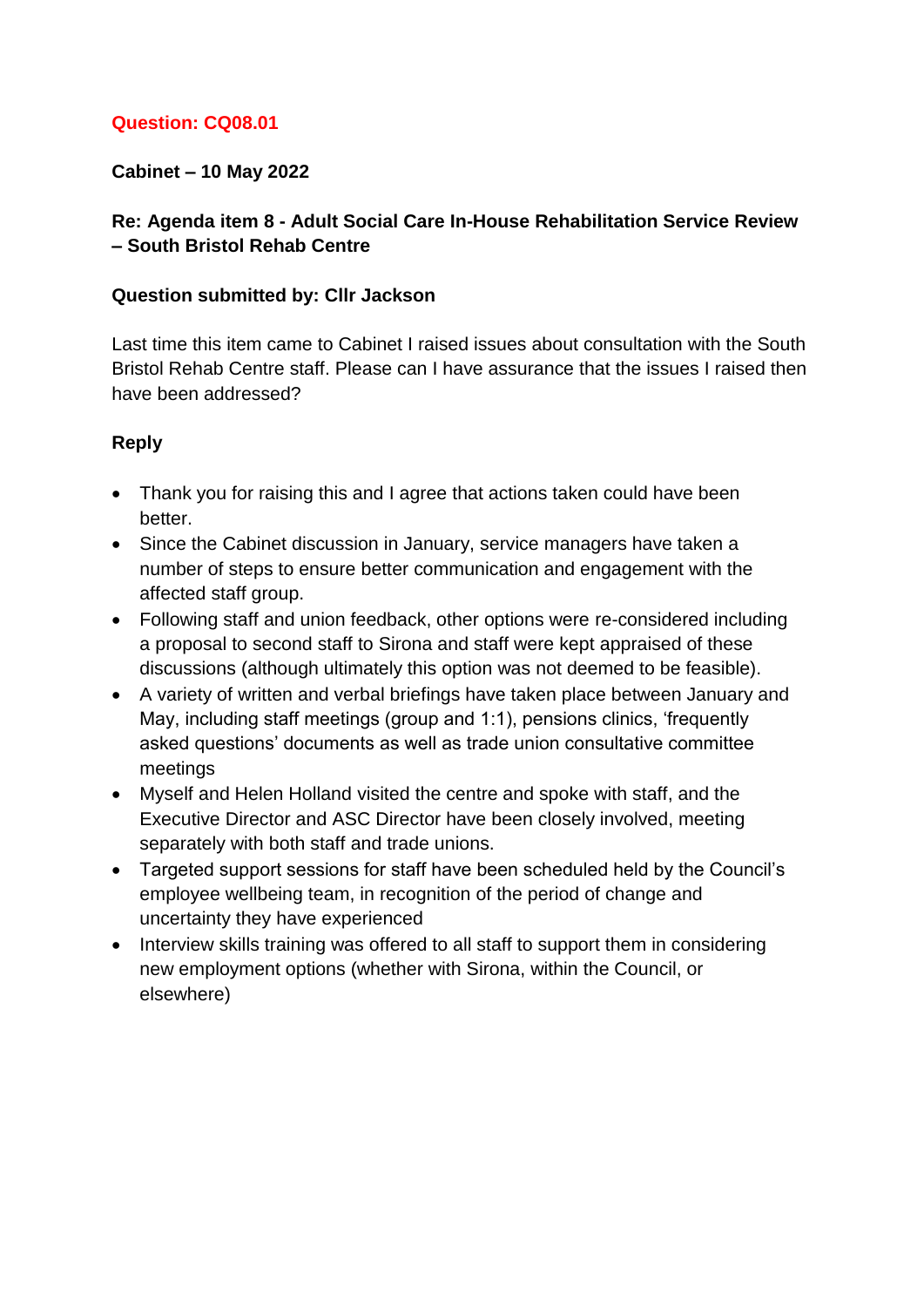## **Question: CQ08.02 & CQ08.03**

**Cabinet – 10 May 2022**

**Re: Agenda item 8 - Adult Social Care In-House Rehabilitation Service Review – South Bristol Rehab Centre.**

#### **Question submitted by: Cllr Goodman**

I understand there are 60 rehabilitation beds at South Bristol Community Hospital and 33 beds split across South Bristol Rehabilitation Centre and East Bristol Rehabilitation Centre.

1. How many rehabilitation beds are there currently at each of the two sites and how many are currently in use at each site?

### **Reply**

- There are currently 17 beds at South Bristol Rehab Centre, but typically occupancy is at about 60% (10 beds), as not all rooms meet the needs of service users.
- There are currently 16 beds at East Bristol Rehab Centre and typically occupancy is at about 60% (10 beds).

2. How many BCC staff currently work at the two Rehabilitation Centres and how many Sirona or other staff?

- At South Bristol Rehabilitation Centre, there are currently 40 employees, of which 28 are care staff.
- Sirona provide therapy and nursing input to the service as required (2) Occupational Therapists, 3 Physiotherapists, 1 Associate Practitioner)
- At East Bristol Rehab Centre, there are currently 35 employees of which 26 are care staff.
- As above, therapy and nursing input is provided by Sirona as required (3) Occupational Therapists, 2 x Physiotherapists, 1.5 x Nurse, 2 Associate Practitioners)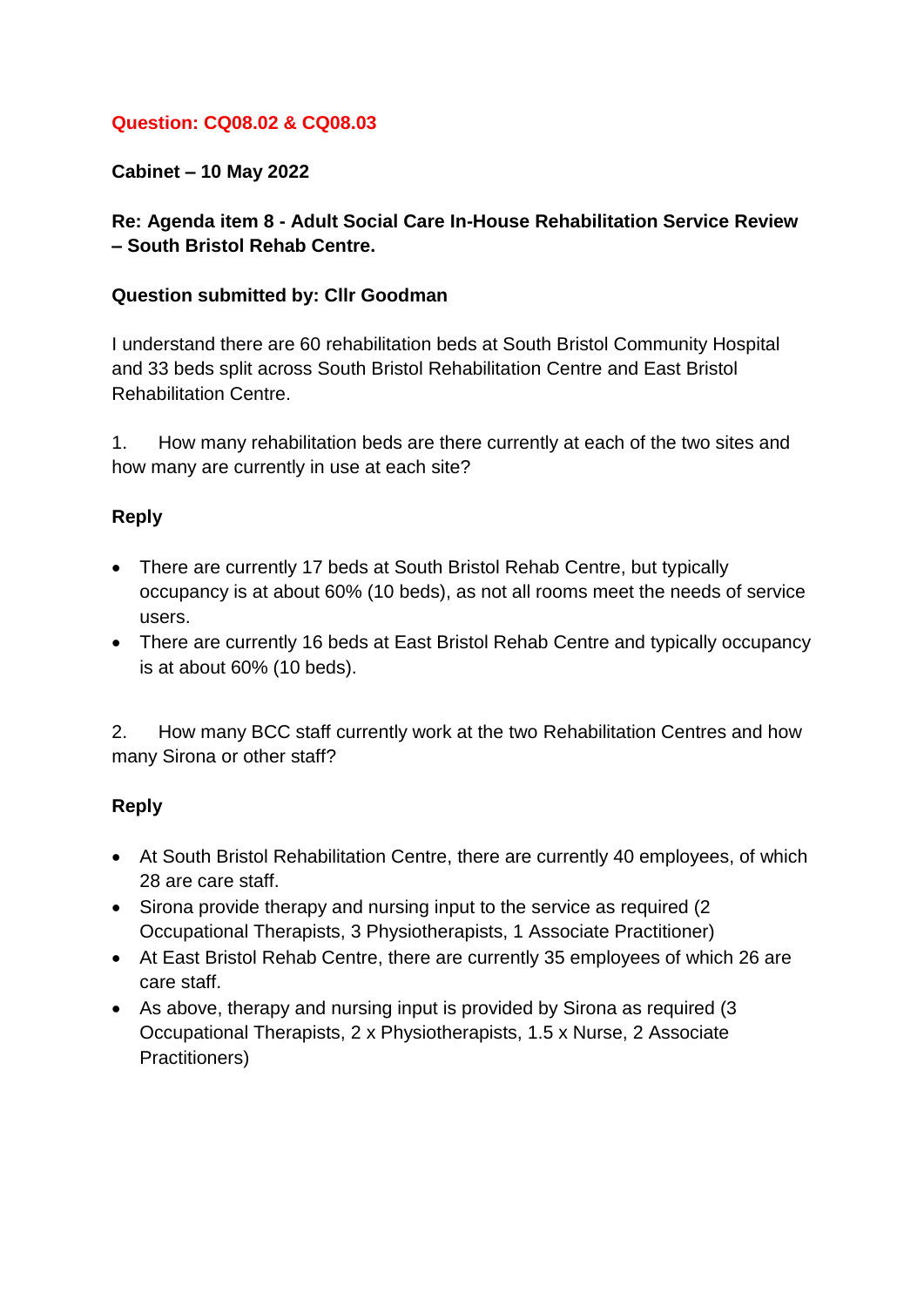## **Questions: CQ10.01 & CQ10.02**

### **Cabinet – 10 May 2022**

## **Re: Agenda item 10 - Introducing Drug Safety Testing in Bristol**

### **Question submitted by: Councillor Bennett**

1. Advertising this scheme well will be essential if we are to make the most of it. Please could Cllr King provide more information on how the council will do this?

• Answer was given in the meeting

2. What other policies is the Council undertaking to reduce the harm caused by recreational drugs?

• Answer was given in the meeting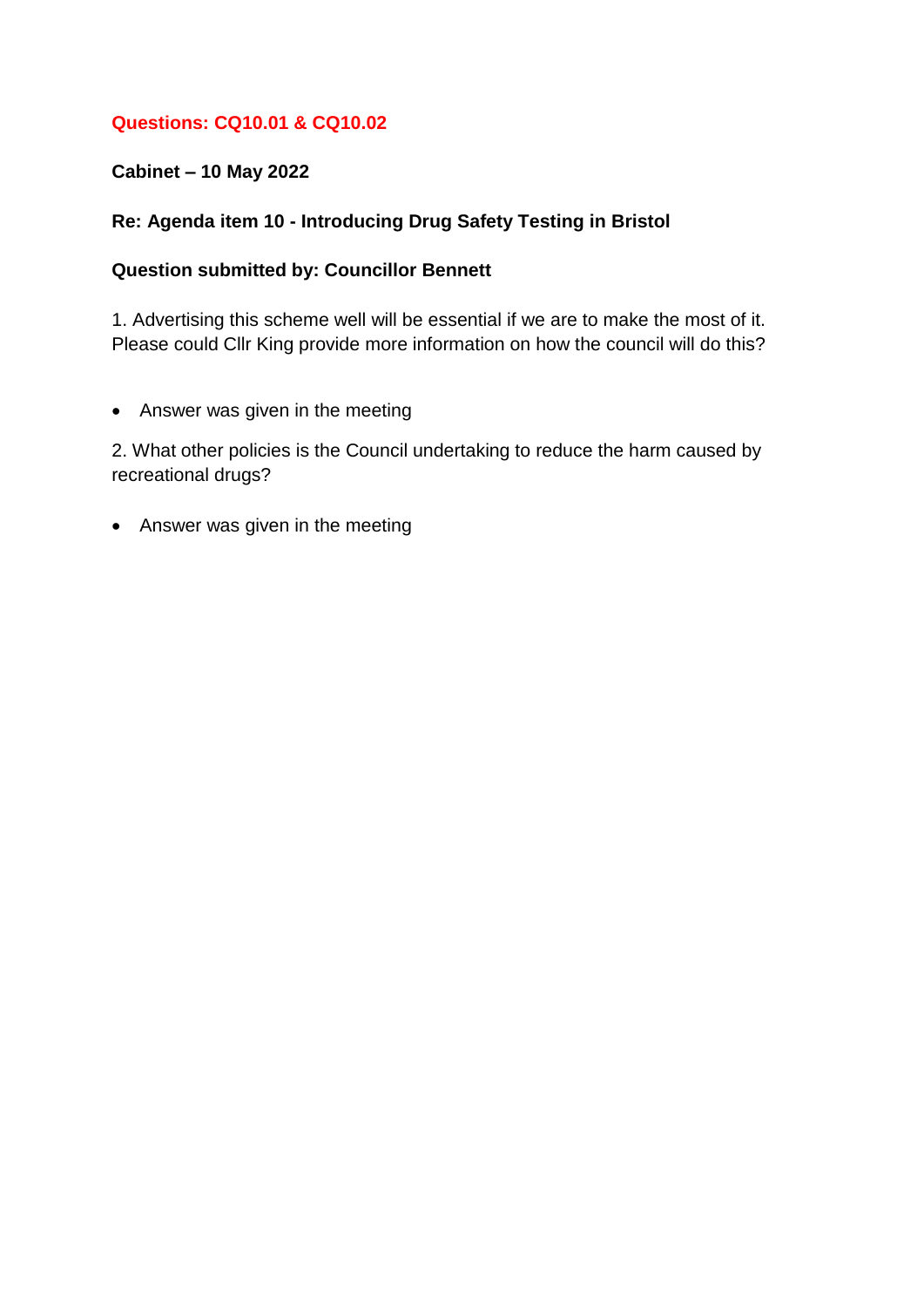## **Question: PQ12.01 & PQ 12.02**

**Cabinet – 10 May 2022**

## **Re: Agenda item 12 - Gaol Ferry Footbridge Full closure for complete Bridge Refurbishment commencing in early June 2022**

#### **Questions submitted by: Bethan Grant**

#### Question 1:

Please can I ask what assessment has been undertaken of the likely impact of directing both pedestrians and people on bikes to use the footway - which is very narrow and obstructed at parts (e.g. the bus stop approaching Bedminster Roundabout), currently not legal for bikes to use, and likely to be busy at peak commuting times - specifically commenting on the impact of the safety of pedestrians sharing this space with people on bikes/e-scooters and the safety of cyclists who choose to use the road instead of the pavement.

### **Reply**

- A full Equality Impact Assessment has been completed.
- The existing Northern footway of Coronation Road is of varying width from 1.8m to 3m with a usable width of 2m to 2.5m along its majority. The footway on Commercial Road is of a high standard with wider widths along the route.
- Everybody needs to share road space and be aware of each other. We have constraints along parts of the route and everyone will need to be aware there will be additional pressure at points.

### Question 2:

What measures have been considered to make a signed on-road diversion along Coronation Road for cyclists/e-scooter users safer and therefore more desirable, taking them out of potential conflict with pedestrians on the narrow footway e.g. reducing the speed limit, filling in several deep pot holes & sunken manhole covers, providing a temporary, segregated lane for cyclists/e-scooter users?

- The existing highway is not wide enough to segregate pedestrians and cyclists along the diversion route without having significant impacts to the traffic network causing congestion, delays to buses and air quality issues for the entire area
- We have instructed Highways to inspect the diversion route for any required maintenance to be put in place prior to the bridge works starting.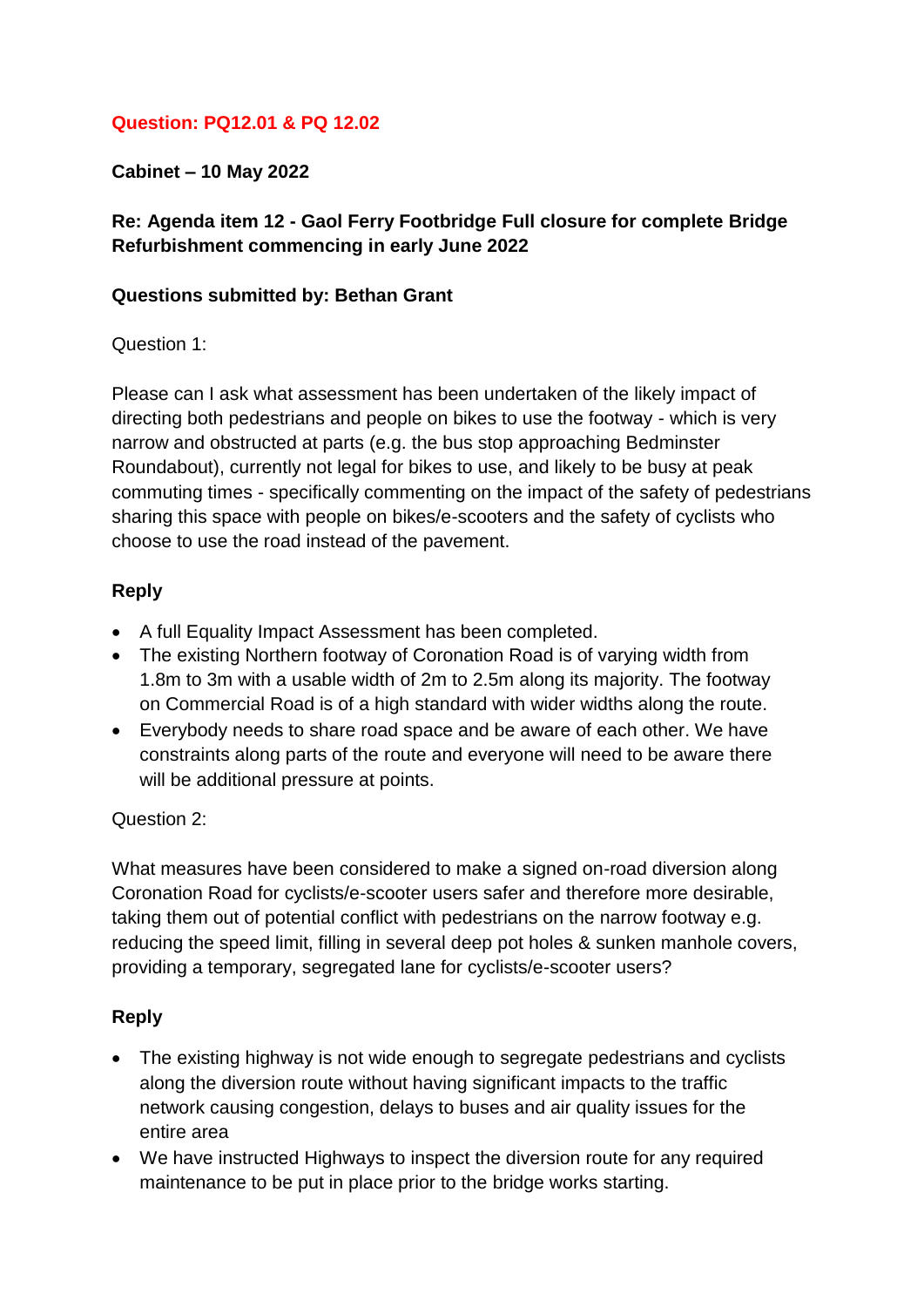## **Question: PQ12.03 & PQ12.04**

**Cabinet – 10 May 2022**

## **Re: Agenda item 12 - Gaol Ferry Footbridge Full closure for complete Bridge Refurbishment commencing in early June 2022**

## **Questions submitted by: David Redgewell & Gordon Richardson, Bristol Disabled Equalities Forum**

1. What plans do the City Council and the West of England mayoral combined transport authority have to make the diversionary route fully accessible to all users whilst the Bridge is closed especially for disabled people and parents with buggies, including works to drop kerbs and temporary pavements. We ask this of both authorities as being jointly responsible for the funding and works programme.

#### **Reply**

• The Highways team are inspecting the diversion route and any required maintenance or ramps will be put in place prior to the bridge works.

As the Gaol Ferry Bridge is part of a programme of works by Bristol city council the Highway and Harbour Authority, what action is being taken by the city mayor Marvin Rees and Dan Norris and the west of England mayoral combined transport Authority to ensure the following bridges are fully accessible as part of the regeneration works.

> Gaol Ferry Bridge Bath Road New Bridge Langton Street Footbridge. Bedminster New Bridge. Bedminster Old Bridge (the Banana Bridge). Vauxhall Bridge

Do the City Mayor and West of England Mayor have plans to upgrade the footways and other routes for disabled people and parents with buggies to ensure their access needs are met. All routes should be step free and without other obstructions inhibiting their use by disabled people, including those with vision impairment, and parents.

### **Reply**

 As part of the refurbishment of all the bridges in the next 5 years we will be considering all aspects of accessibility whilst undertaking the refurbishment within the available budget and technical structural tolerance of any changes.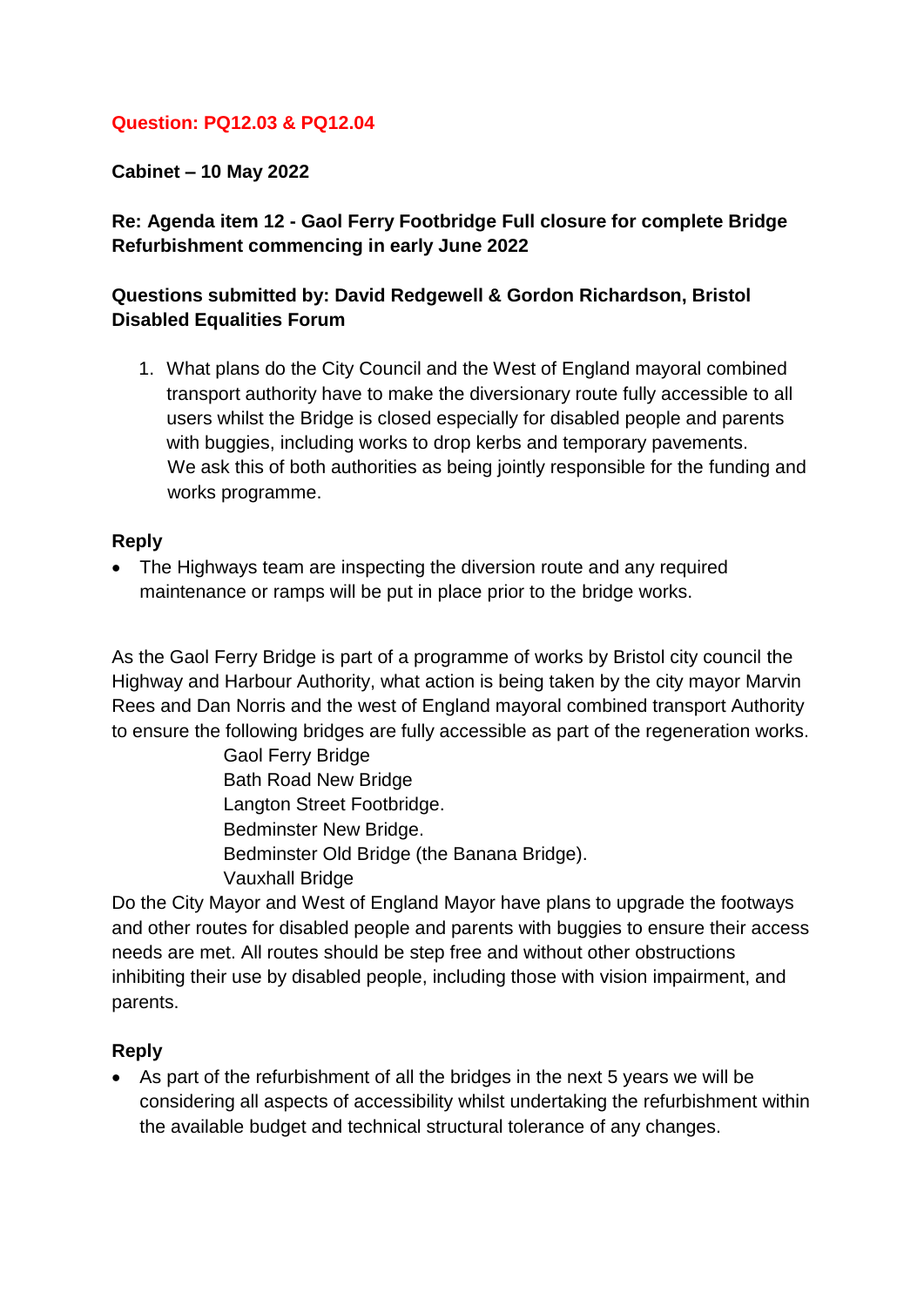## **Question: CQ12.01 & CQ12.02**

**Cabinet – 10 May 2022**

## **Re: Agenda item 12 - Gaol Ferry Footbridge Full closure for complete Bridge Refurbishment commencing in early June 2022**

#### **Question submitted by: Councillor Townsend**

This diversion will cause significant issues for the many people who use the bridge to walk and cycle via a direct link between South Bristol and the City Centre, and beyond.

In the Equalities Impact Assessment it appears that the plan is to divert all this sustainable traffic via footways. In the Eco Impact assessment no mention is made of the risk that people may choose to travel by motorised transport as no safe alternative route is available.

It is highly likely that many people will be forced to cycle and walk on Cumberland and Coronations Roads. The latter road is currently already taking the strain of increased use as a result of the long-term closure of Dalby Avenue and the diversions as a result of the Malago Road one-way closures.

Q1: Since the Coronovirus pandemic there has been a lot of progress in understanding how to deliver temporary active travel infrastructure which needs to be put into place here.

What provision is being made for safe and segregated routes that as far as possible meet the LTN/120 standards along these routes?

### **Reply**

• Answer was given in the meeting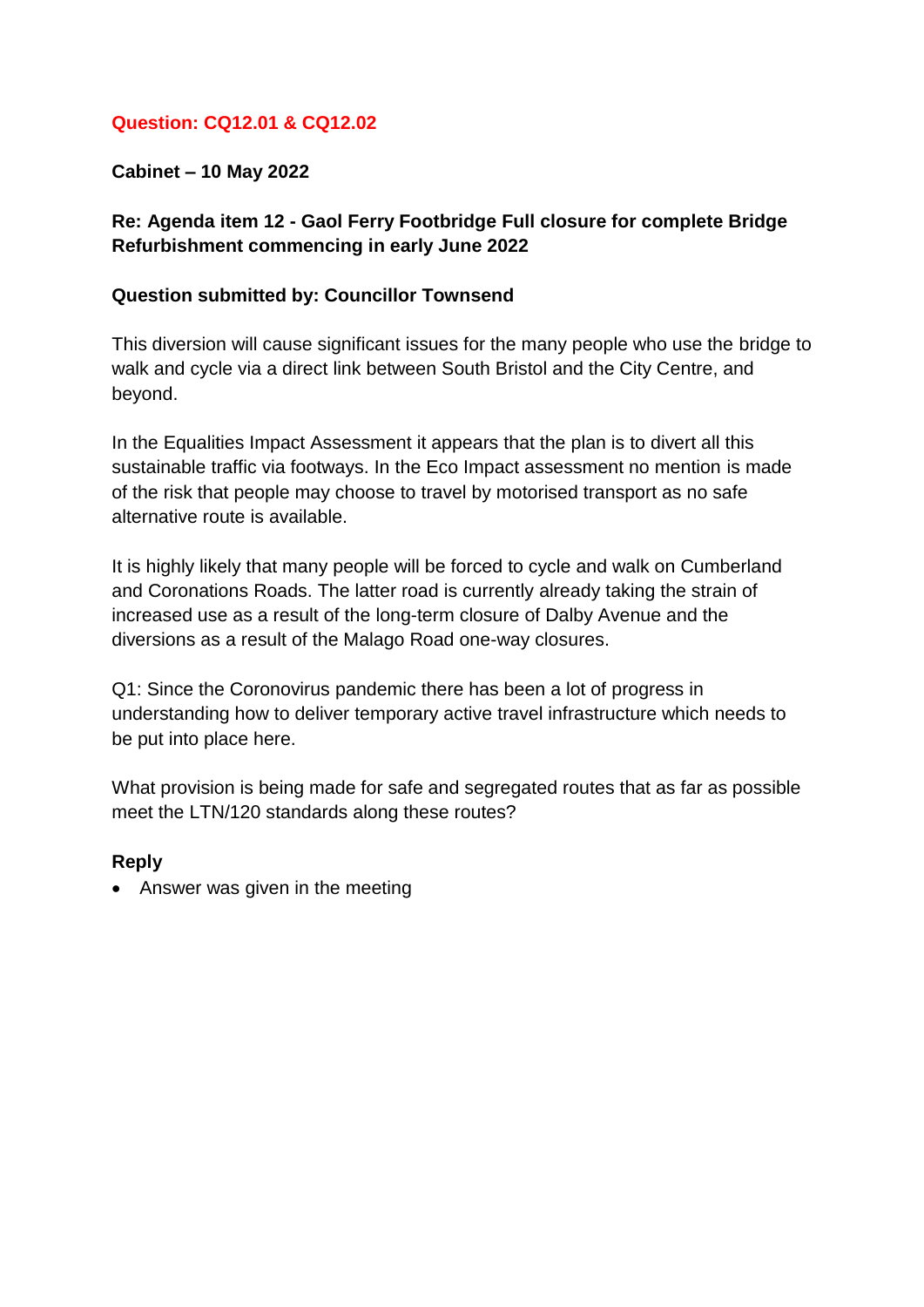Q2: The best way to mitigate road danger is to remove danger at source. What signage is proposed?

# **Reply**

Answer was given in the meeting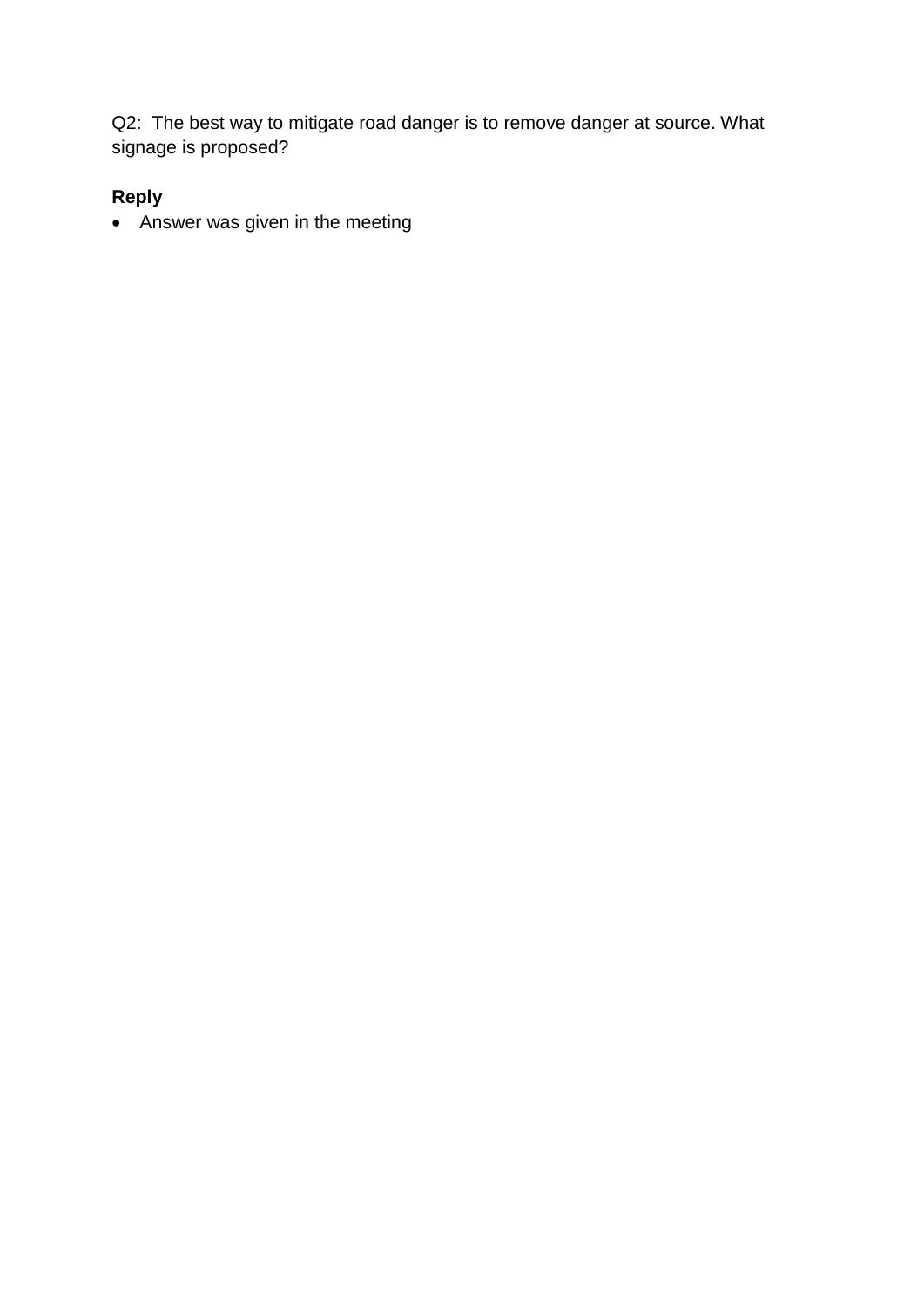## **Question: CQ12.03 & CQ12.04**

**Cabinet – 10 May 2022**

## **Re: Agenda item 12 - Gaol Ferry Footbridge Full closure for complete Bridge Refurbishment commencing in early June 2022**

### **Question submitted by: Cllr Stafford-Townsend**

We welcome that the bridges are getting the urgent repairs required.

However the 6 to 9 months duration is of intense concern to both residents and businesses in both Central & Southville wards. For many residents in Central, their core facilities like doctors surgeries are on the south side of the bridge. For businesses in Wapping Wharf, a considerable amount of customers (for some businesses more than half of their customers) come over the bridge.

Not only will the Wapping Wharf businesses be impacted by the footfall, considerable numbers of residents from south of the river will be dissuaded from venturing into the town centre, potentially choosing easier to access options such as the internet, or travelling by less sustainable modes of transport to access the city centre. The current closure timescale includes the critical Christmas period, and that with the expectation that the project adheres to schedule.

With the cost of living crisis and retailers having only just scraped through the pandemic, the independent businesses of Wapping Wharf are ill placed to survive additional losses in footfall for such a critical period of time.

As ward councillors for the two wards most directly affected by the closure of Gaol Ferry Bridge, we have already engaged with officers and will continue to do so. However we feel that there is a need for support for both residents and businesses alike that is beyond what officers are able to provide without support from above.

### Questions:

1. What measures will BCC be putting into place to assist city centre & Wapping Wharf businesses beyond signposted diversion route signs?

- We are fixing the bridge which is the main route to Wapping Wharf from Southville.
- In addition to that:
	- $\circ$  we have agreed with the Wapping Wharf traders that we will allow advertisement banners along the New Cut.
	- o We're doing our own council promotion of the area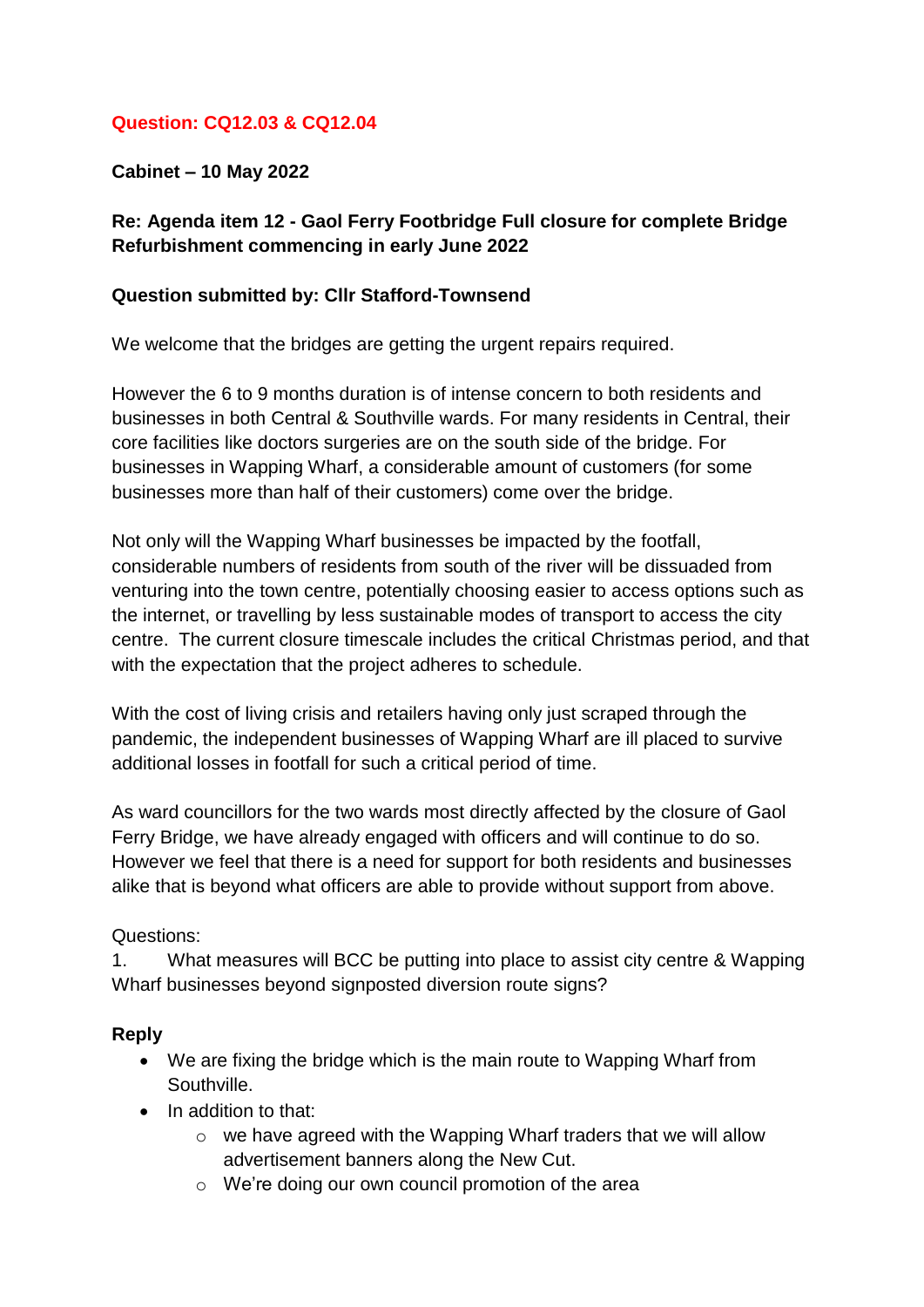We will put in place alongside the diversion signs, distance to markers highlighting City Centre, Wapping Wharf, Harbourside, and Bedminster East Street.

2. Will BCC be offering any financial and/or marketing support to those businesses impacted by the bridge closure in order to prevent the forced closure of retailers from extended lack of footfall?

- What we are doing is fixing the bridge, making sure these businesses benefit from a repaired and safe bridge.
- We've visited businesses, we are making sure the repairs are publicised, and continue to support through our Economic Development team.
- We'll be giving information to local councillors so they can further support businesses and inform residents.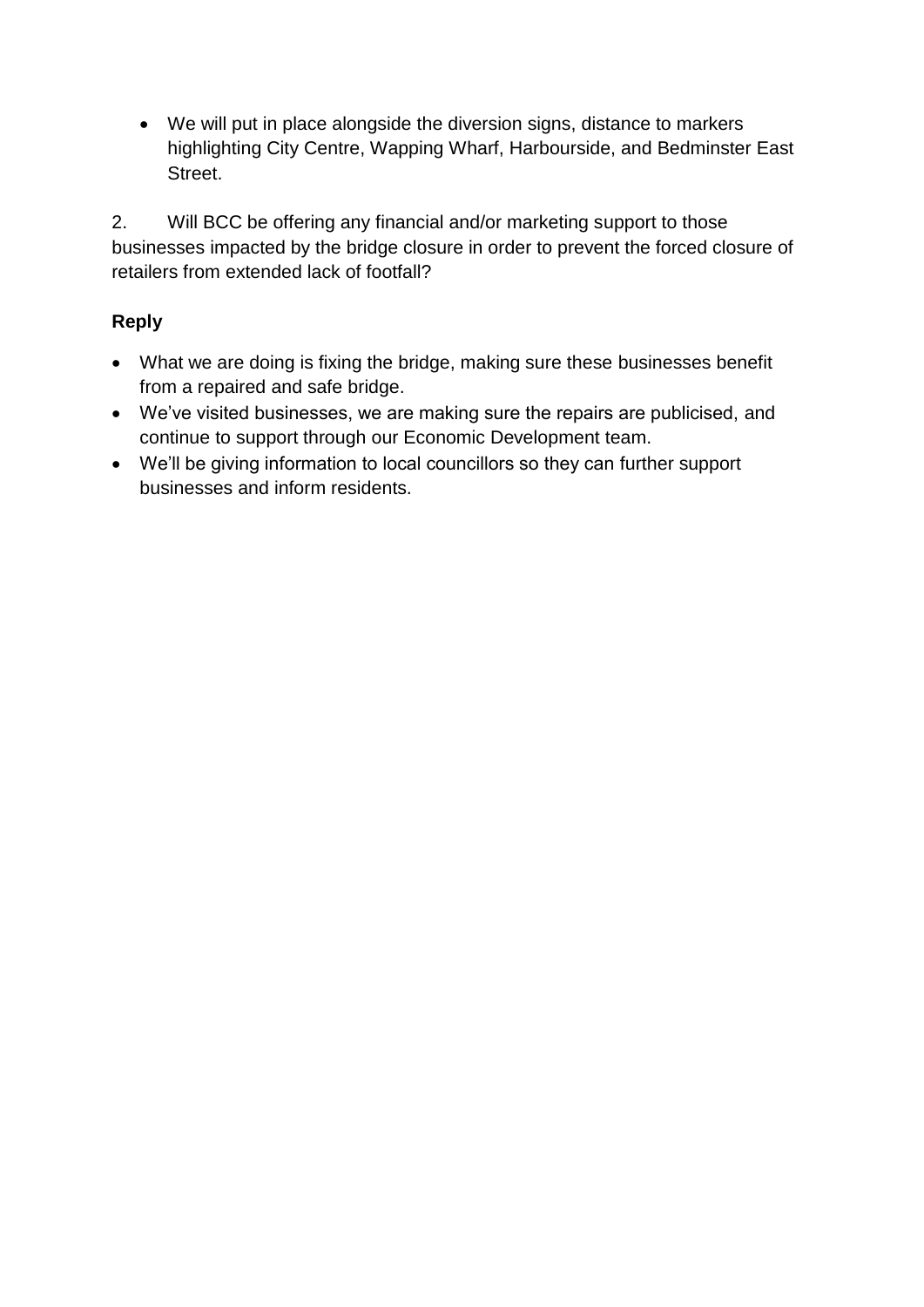## **Question: CQ12.05 and CQ12.06**

## **Cabinet – 10 May 2022**

## **Re: Agenda item 12 - Gaol Ferry Footbridge Full closure for complete Bridge Refurbishment commencing in early June 2022**

#### **Question submitted by: Cllr Fodor**

In the short term:

1. Will the council look into installing a Bailey Bridge or other temporary structure to ensure reasonable access is provided for pedestrians and cyclists rather than relying on a long diversion?

### **Reply**

- Yes, we have looked into this.
- A Bailey Bridge for a span of 57m would need a full design and the costs would be prohibitive (in the region of £1m).
- We would also need to close Coronation Rd and Cumberland Road due to ramps, abutments that would need to be installed across the highway.

Given the existing crossing is at or over capacity already, and in line with the provision of a second bridge at Commercial Rd/Wapping Rd to facilitate bus priorities:

2. Will the council prioritise a second, permanent bridge here in the near future to ensure adequate and segregated capacity for growing cycle and walking access in line with our active travel priorities?

### **Reply**

 A new bridge would cost between £7 and £9m (based on the Camden Road bridge proposal), and we have six other bridges we need to repair so those must be our focus.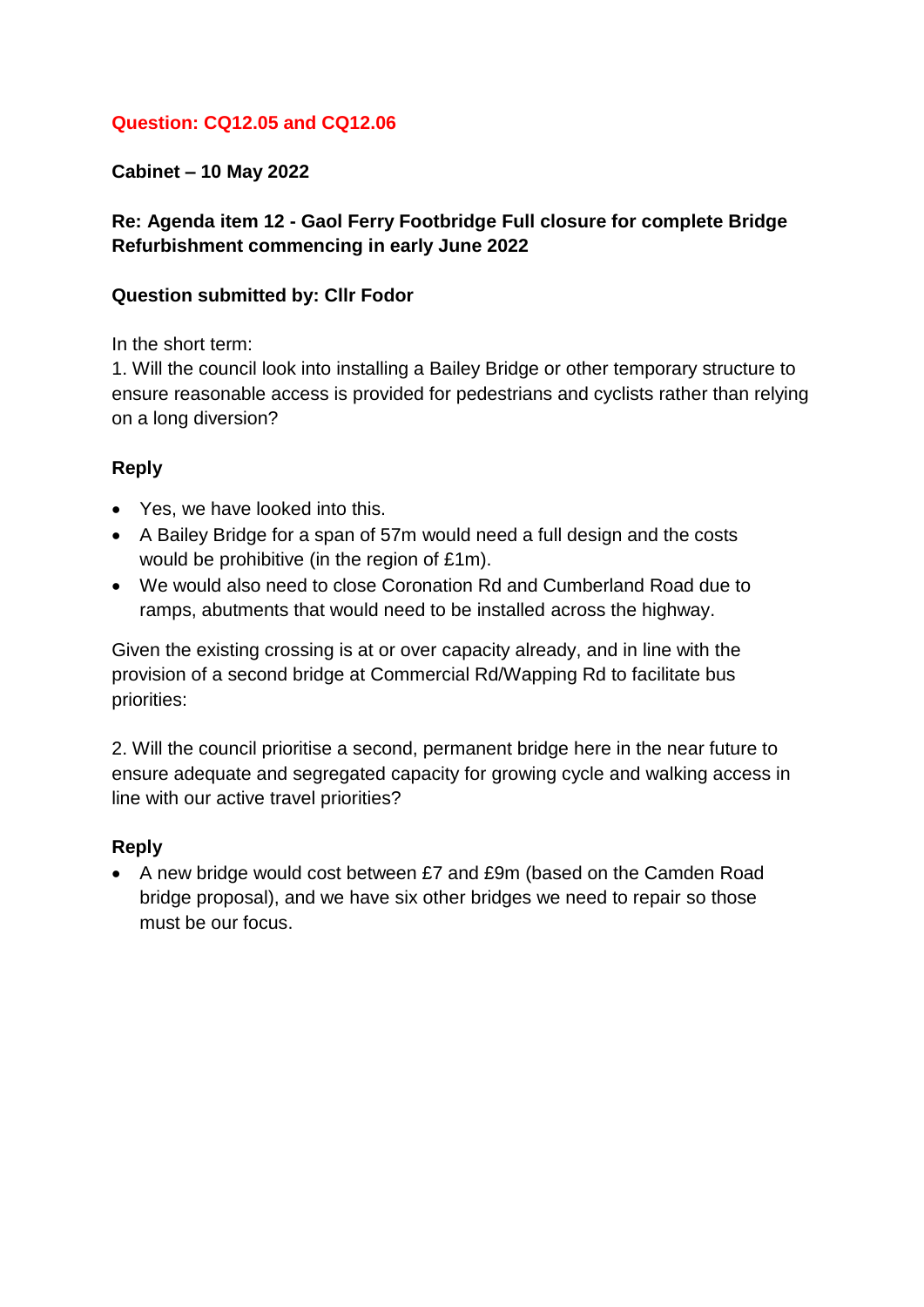## **Question: CQ13.01**

## **Cabinet – 10 May 2022**

## **Re: Agenda item 13 - Conferencing, Events and Catering contract for Museum Sites**

### **Question submitted by: Councillor Pearce**

The budget included provisions to look at opening a roof top bar on the M Shed. Has progress been made on this, and does this catering contract take into account this work?

## **Reply**

- This could be an exciting addition to a key landmark site on the harbourside, which contributes to Bristol's night-time economy, and generate much-needed revenue for the Council.
- To mitigate financial challenges and build resilience into the future Culture budget, the aim of the rooftop project is to investigate how to develop and commercialise the roof space of M Shed.
- This means initially investigating the feasibility of implementing an outside bar and by extension improving the offer of the Event Suite for outdoor functions by making better use of the footprint on the flat roof space.
- A feasibility study is currently being prepared and expected to be received in June
- The results will feed into the completion of an Outline Business Case (OBC) which will determine the viability of this approach.

Should the OBC determine that rooftop option is viable the running of the space will be factored into the tender for the next contact when this current one expires.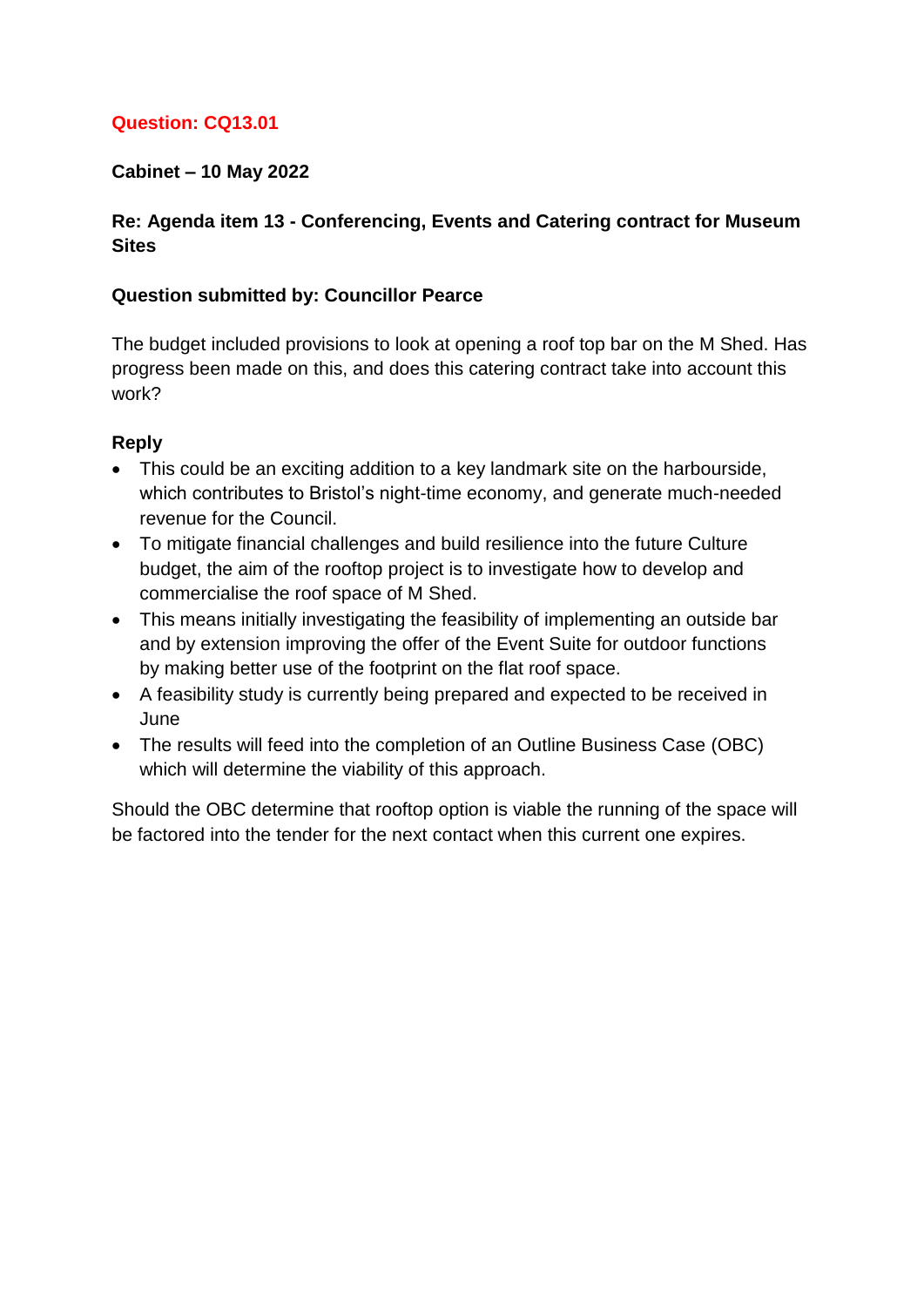# **Question: CQ17.01**

## **Cabinet – 10 May 2022**

## **Re: Agenda item 17 – Electricity Contract Procurement and Renewals**

#### **Question submitted by: Cllr Mack**

I was fascinated to learn about the sleeving arrangement, which seems a novel solution to a ridiculous system where the feed in tariff is so much less than our cost of electricity. The papers claim this decision will deliver a carbon saving of 2700 tonnes of CO2 equivalent each year.

However, I'm not sure I follow the logic that this system reduces emissions at all, as the arrangement does not change anything physical, it's just an accounting arrangement that moves a carbon figure from a 'national' column into the 'Bristol' column.

**Question: Given Bristol Council will continue to use the same amount of electricity (not considering the many efficiencies other projects are contributing), and produce the same amount of renewable electricity, how will this decision lead to the promised saving of 2700 tonnes of CO 2e a year?**

- For the purposes for tracking our own carbon emissions, this paper is right to note emissions will reduce for Bristol City Council because we're now using local, renewable sources, instead of just the National Grid.
- It is accurate to record that reduction.
- However, this is not the focus of the paper. We've taken steps to reduce the council's exposure to energy price increases.
- A further benefit is that this sleeving mechanism strengthens the local renewable energy market, allowing other projects to come forward to further reduce Bristol's carbon emissions.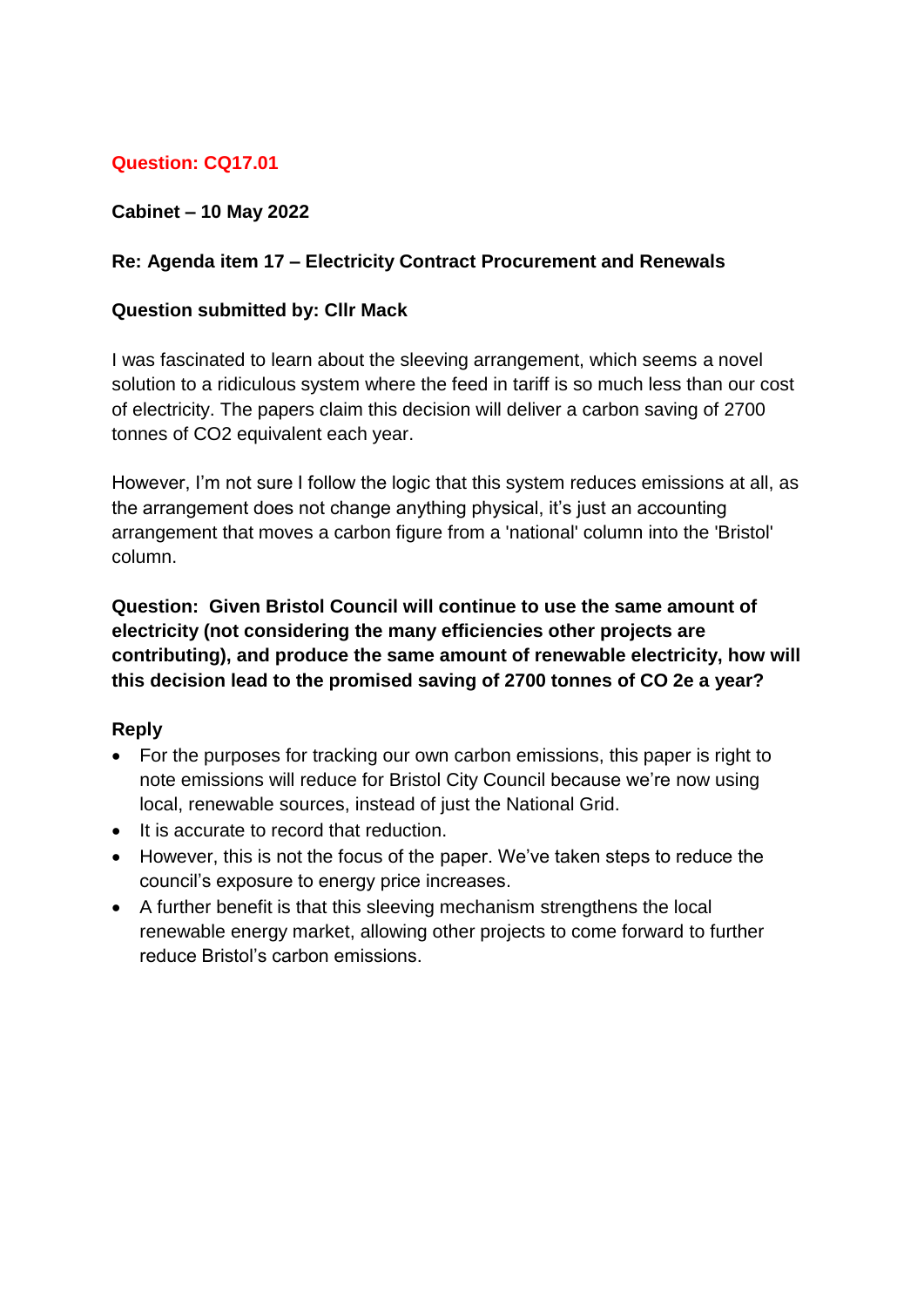## **Question: CQ18.01**

## **Cabinet – 10 May 2022**

## **Re: Agenda item 18 – Household Support Fund 2022 (including Easter holidays free school meals vouchers)**

#### **Question submitted by: Cllr Pearce**

This cabinet item notes the authorisation of spending £660k on free school meals from the £4m household support fund. What does the Council intend to spend the remainder of this fund on?

- This fund is to cover the period from April to September, which includes not only the Easter holidays but also the May half term and summer holidays.
- A third of this fund must be spent on pensioners as stipulated by DWP.
- The proposal to spend the money is as follows:
	- £1.347m will be spent on supporting pensioners, initially on those who aren't going to receive the £150 energy rebate (so who are in property Bands E-H) by the same amount.
	- Once we have established how many that is, we will then allocate the remainder of this sum equally across all citizens of pension age. We will also make a direct award of £33k to Bristol Age UK.
- A further £1.65m will be spent on free school meals for the May and Summer holidays, £100k on those with no recourse to public funds and £38k to care leavers.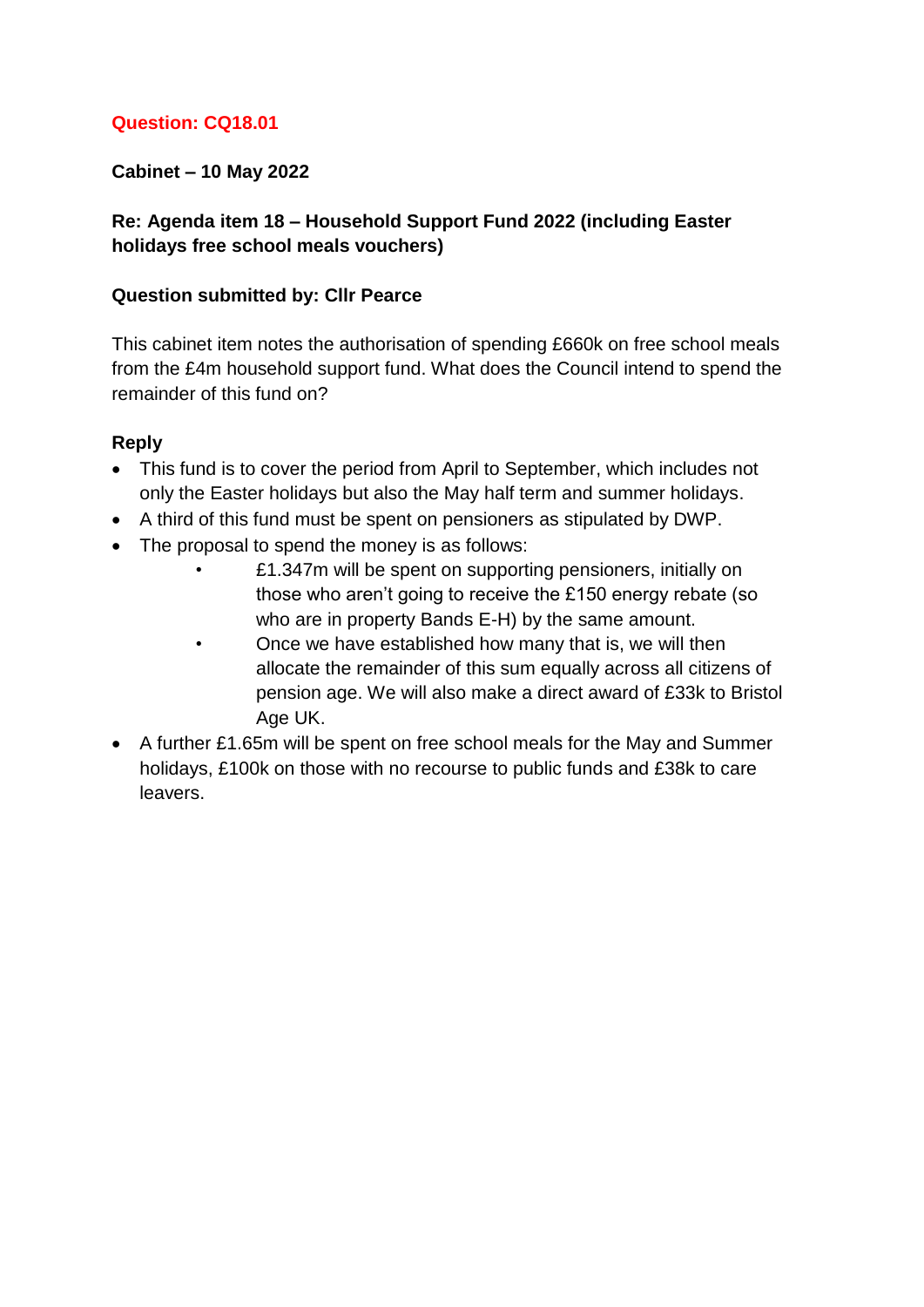## **Question: CQ18.02**

## **Cabinet – 10 May 2022**

## **Re: Agenda item Household Support Fund 2022 (including Easter holidays free school meals vouchers)**

#### **Question submitted by: Cllr Katy Grant**

The news of an additional £4,039,965 to be spent in the coming six months on vouchers to cover holiday periods in the place of Free School Meals, as well as energy rebates for pensioners and support to other vulnerable groups, is welcome. This will be vital support at this time of cost of living crisis for many.

£211,965 has been budgeted for administration of this fund, which at 5% is not a high percentage of the total budget. But it is nonetheless a lot of money, given that vouchers and rebates will be distributed through existing targeting systems such as the Free School Meals database, the Red Cross, and the Council Tax register.

Transfers will be mostly electronic, so the procurement and logistics aspects of this operation should be minimal. What is not spent on the administration of this fund can be turned into support for more households.

## **Question: Would it be possible to see in more detail how the £211,965 will be broken down across administration, procurement communications, and marketing?**

- 5% as an administration cost is widely accepted as a standard minimum for awards of this type, indeed many other authorities are claiming a higher percentage.
- We will of course seek to reduce these costs as much as possible.
- Any of the administration funds that are not required will be reapplied back into the main fund for distribution.